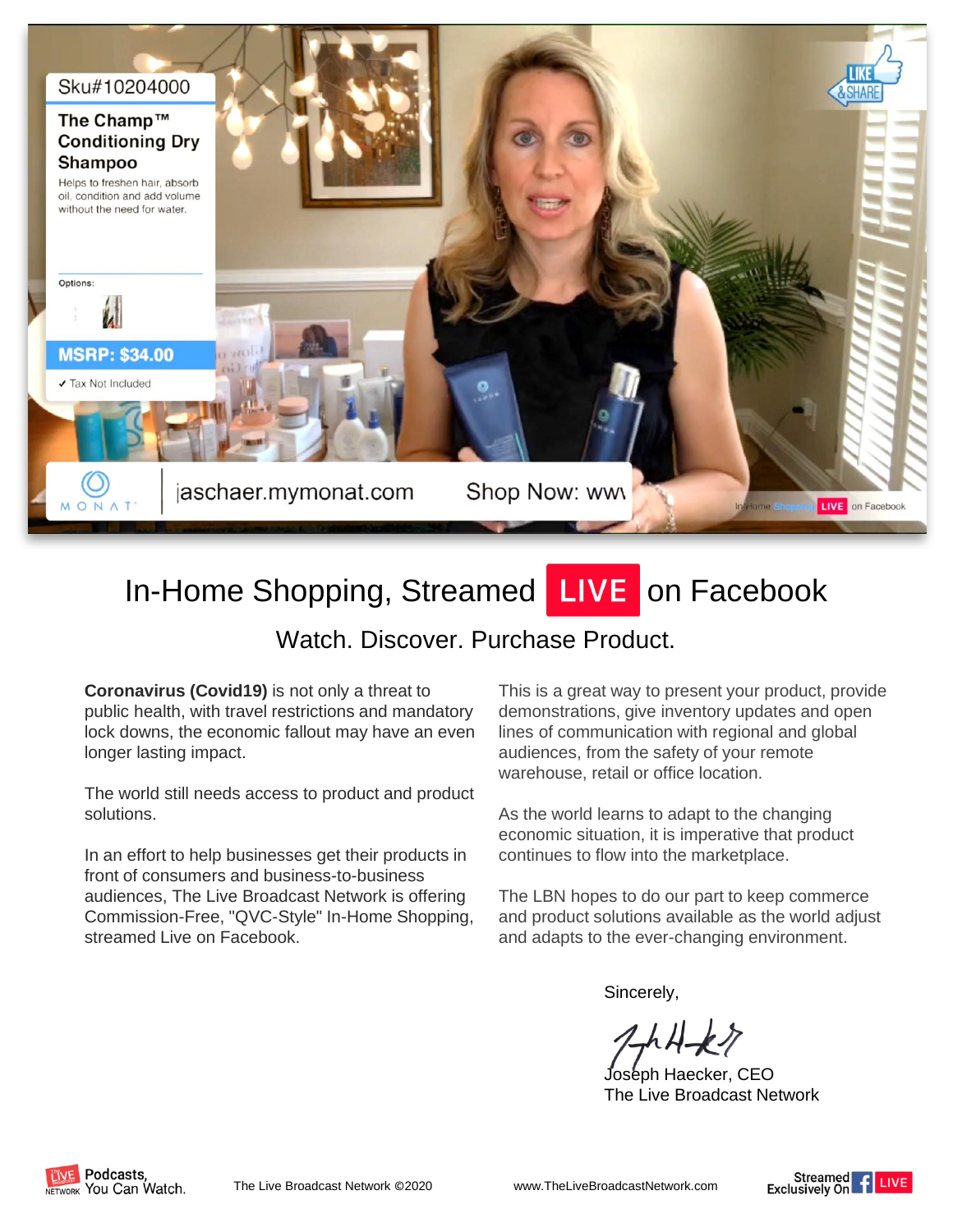# **How It Works**

## **Sell Products, Live on Facebook**

**Simple 1/2-Hour Time Slots -** Manufacturers, vendors and advertisers can book 1/2-Hour time slots, in order to:

- **Present products**
- **Provide inventory updates**
- **Engage audiences**
- **Write and process unlimited sales orders**



## **Remote Product Demo & Order Taking**

Direct sales, without the studio or overhead cost.



### **The Power Of LIVE, Remote Video Sales Presentation**

The ability to speak directly to your audience to convey product details, availability, shipping estimates, order minimums, and even new or inventive ways of using your products, given the changes due to Covid19, it is essential that your audience hears your voice and sees your face.

People need the confidence and reassurance that comes from live sales presentation. The LBN provides all those benefits, from the safety of your remote broadcast location. So that you, can continue to provide product to your customers, and a safe, revenue generating solution for employees.



## **Basic Equipment to Go LIVE**

The minimum requirement for Going Live is as simple as a Smartphone, Laptop and good lighting. Meaning, nearly any company could be selling product, instantly.

#### Smartphone





No Commissions!

### **Show Statistics**

- **Show Statistics:** 319.6K Average Weekly Reach 52.9% Women 47.1% Men 87.1% Retention
- 81.6 United States **7.3%** Canada 5.7% UK 2.1% Australia

Distribution: